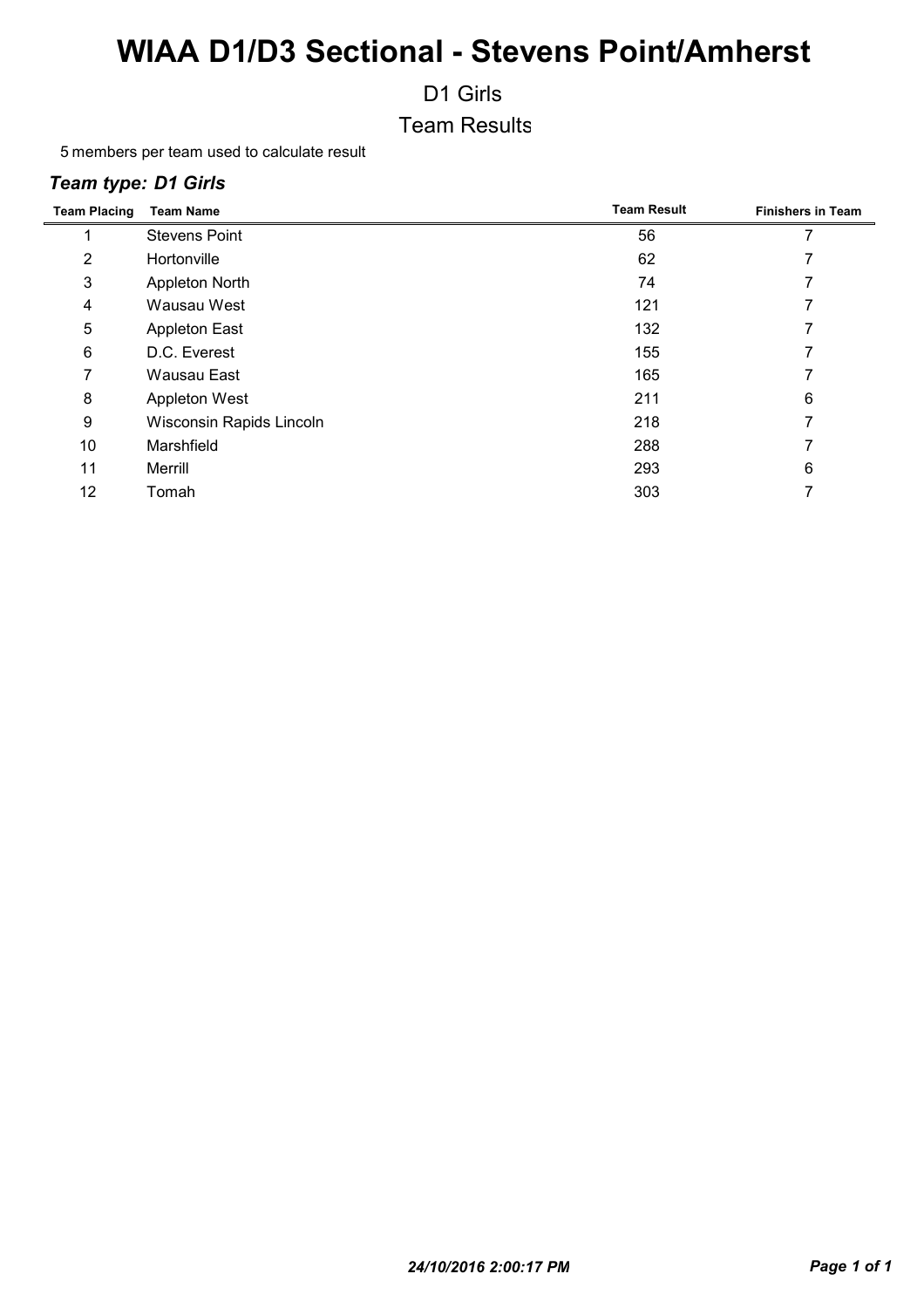D1 Girls

Overall Results : D1 Girls

| Pos          | No  | Name                   | School                 | State<br>Qualifer | Year      | Time       | Team<br><b>Position</b> | <b>Team</b><br>Points | Pace         |
|--------------|-----|------------------------|------------------------|-------------------|-----------|------------|-------------------------|-----------------------|--------------|
| $\mathbf{1}$ | 550 | Brooke Jaworski        | Wausau West            | Ind               | SO        | 00:19:11.4 | 1                       | $\mathbf{1}$          | $6:11$ min/m |
| 2            | 468 | Hannah Lohrenz         | Hortonville            | Team              | <b>SR</b> | 00:19:20.3 | 1                       | 2                     | $6:14$ min/m |
| 3            | 469 | Alyssa Rafuse          | Hortonville            | Team              | SO        | 00:19:20.3 | 2                       | 3                     | $6:14$ min/m |
| 4            | 423 | Mary Rose Flood        | Appleton North         | Ind               | <b>JR</b> | 00:19:20.7 | 1                       | 4                     | $6:14$ min/m |
| 5            | 536 | Mariah Haight          | Wausau East            | Ind               | <b>JR</b> | 00:19:25.5 | 1                       | 5                     | $6:15$ min/m |
| 6            | 508 | Maddie Hyland          | <b>Stevens Point</b>   | Team              | <b>FR</b> | 00:19:37.7 | 1                       | 6                     | $6:19$ min/m |
| 7            | 427 | Sydney Squier          | Appleton North         | Ind               | SO        | 00:19:50.5 | 2                       | 7                     | $6:24$ min/m |
| 8            | 506 | Grace Belson           | <b>Stevens Point</b>   | Team              | SO        | 00:19:52.2 | 2                       | 8                     | $6:24$ min/m |
| 9            | 566 | <b>Willow Sering</b>   | Wisconsin Rapids Linco | Ind               | <b>FR</b> | 00:19:56.2 | 1                       | 9                     | $6:25$ min/m |
| 10           | 511 | Madelyn Schneider      | <b>Stevens Point</b>   | Team              | <b>SO</b> | 00:19:58.7 | 3                       | 10                    | $6:26$ min/m |
| 11           | 470 | Claire Van Beek        | Hortonville            | Team              | <b>SR</b> | 00:20:02.5 | 3                       | 11                    | $6:27$ min/m |
| 12           | 411 | Mackenzie Larsen       | Appleton East          |                   | <b>JR</b> | 00:20:04.1 | 1                       | 12                    | $6:28$ min/m |
| 13           | 512 | Mya Zajakowski         | <b>Stevens Point</b>   | Team              | <b>SR</b> | 00:20:04.6 | 4                       | 13                    | $6:28$ min/m |
| 14           | 442 | <b>Maddy Vantassel</b> | <b>Appleton West</b>   |                   | SO        | 00:20:05.7 | 1                       | 14                    | $6:28$ min/m |
| 15           | 424 | Iris Hertting          | <b>Appleton North</b>  |                   | SO        | 00:20:06.6 | 3                       | 15                    | $6:29$ min/m |
| 16           | 410 | Rachel Jackson         | <b>Appleton East</b>   |                   | SO        | 00:20:07.5 | 2                       | 16                    | $6:29$ min/m |
| 17           | 455 | Malorie Schmoll        | D.C. Everest           |                   | SO        | 00:20:10.5 | 1                       | 17                    | $6:30$ min/m |
| 18           | 425 | Annessa Ihde           | Appleton North         |                   | <b>FR</b> | 00:20:16.2 | 4                       | 18                    | $6:32$ min/m |
| 19           | 510 | Carly Olsen            | <b>Stevens Point</b>   | Team              | SO        | 00:20:20.5 | 5                       | 19                    | $6:33$ min/m |
| 20           | 409 | Katie Fetting          | <b>Appleton East</b>   |                   | <b>JR</b> | 00:20:26.7 | 3                       | 20                    | $6:35$ min/m |
| 21           | 464 | Kanza Allen            | Hortonville            | Team              | <b>FR</b> | 00:20:33.2 | 4                       | 21                    | $6:37$ min/m |
| 22           | 551 | Mackenzie Malone       | Wausau West            |                   | <b>JR</b> | 00:20:33.5 | 2                       | 22                    | $6:37$ min/m |
| 23           | 509 | Kaylee Newland         | <b>Stevens Point</b>   | Team              | <b>JR</b> | 00:20:34.1 | 6                       | 23                    | $6:38$ min/m |
| 24           | 452 | Emma Jourdan           | D.C. Everest           |                   | <b>SR</b> | 00:20:35.6 | 2                       | 24                    | $6:38$ min/m |
| 25           | 466 | Chloe Byom             | Hortonville            | Team              | <b>FR</b> | 00:20:42.9 | 5                       | 25                    | 6:40 min/m   |
| 26           | 526 | Jenna Stott            | Tomah                  |                   | <b>SR</b> | 00:20:43.7 | 1                       | 26                    | 6:41 min/m   |
| 27           | 554 | Alivia Rass            | Wausau West            |                   | <b>FR</b> | 00:20:48.8 | 3                       | 27                    | $6:42$ min/m |
| 28           | 553 | Megan Mohr             | Wausau West            |                   | <b>JR</b> | 00:20:50.5 | 4                       | 28                    | $6:43$ min/m |
| 29           | 439 | Colette Pollard        | Appleton West          |                   | JR        | 00:20:57.6 | 2                       | 29                    | 6:45 min/m   |
| 30           | 426 | Leah Schwartz          | Appleton North         |                   | SR        | 00:21:00.1 | 5                       | 30                    | $6:46$ min/m |
| 31           | 497 | <b>DALIE THOMAS</b>    | Merrill                |                   | SO        | 00:21:06.7 | 1                       | 31                    | $6:48$ min/m |
| 32           | 456 | Katelyn Spooner        | D.C. Everest           |                   | JR        | 00:21:07.5 | 3                       | 32                    | $6:48$ min/m |
| 33           | 539 | McKenna Taylor         | Wausau East            |                   | <b>FR</b> | 00:21:11.8 | 2                       | 33                    | $6:50$ min/m |
| 34           | 465 | Lauren Buchinger       | Hortonville            | Team              | SO.       | 00:21:13.6 | 6                       | 34                    | $6:50$ min/m |
| 35           | 507 | Miranda DeBot          | <b>Stevens Point</b>   | Team              | JR        | 00:21:14.5 | 7                       | 35                    | 6:51 min/m   |
| 36           | 413 | <b>Sydney Reisner</b>  | <b>Appleton East</b>   |                   | SO        | 00:21:15.9 | 4                       | 36                    | 6:51 min/m   |
| 37           | 534 | Josie Bartishofski     | Wausau East            |                   | SO        | 00:21:17.9 | 3                       | 37                    | 6:52 min/m   |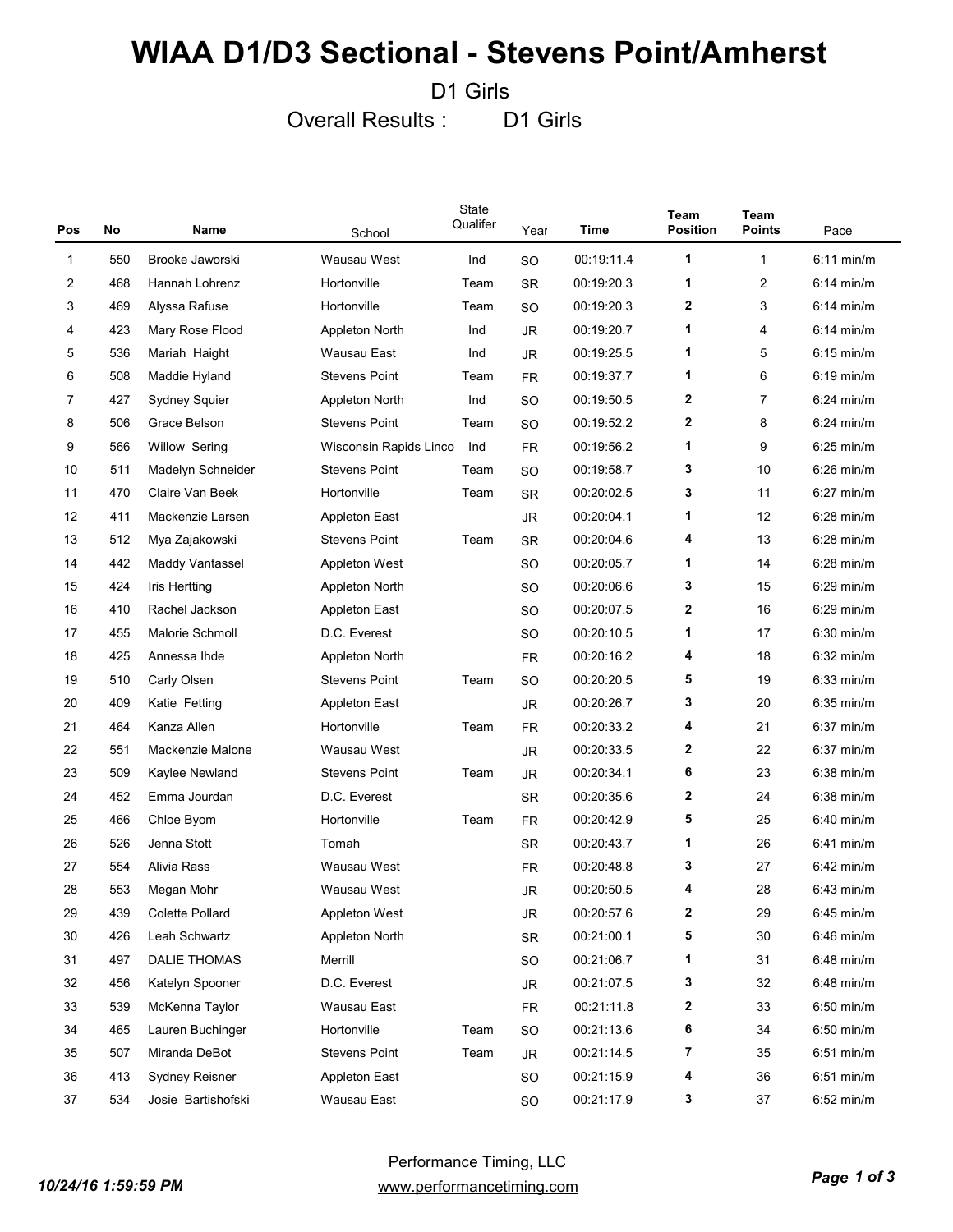D1 Girls

Overall Results : D1 Girls

| Pos | No  | Name                     | School                 | State<br>Qualifer | Year      | Time       | <b>Team</b><br><b>Position</b> | <b>Team</b><br>Points | Pace                 |
|-----|-----|--------------------------|------------------------|-------------------|-----------|------------|--------------------------------|-----------------------|----------------------|
| 38  | 454 | Zoey Minnihan            | D.C. Everest           |                   | SO        | 00:21:18.7 | 4                              | 38                    | $6:52$ min/m         |
| 39  | 484 | Sophia Schrodi           | Marshfield             |                   | JR.       | 00:21:24.5 | 1                              | 39                    | $6:54$ min/m         |
| 40  | 537 | Eliza Morgan             | Wausau East            |                   | SO        | 00:21:30.3 | 4                              | 40                    | $6:56$ min/m         |
| 41  | 437 | <b>Bailey Eggebrecht</b> | <b>Appleton West</b>   |                   | JR.       | 00:21:30.9 | 3                              | 41                    | $6:56$ min/m         |
| 42  | 565 | Mariah Matthews          | Wisconsin Rapids Linco |                   | <b>SR</b> | 00:21:35.7 | $\mathbf{2}$                   | 42                    | $6:57$ min/m         |
| 43  | 548 | Isabella D'Burke         | Wausau West            |                   | SO        | 00:21:42.9 | 5                              | 43                    | $7:00$ min/m         |
| 44  | 450 | Ariana Christophersen    | D.C. Everest           |                   | <b>SR</b> | 00:21:43.7 | 5                              | 44                    | $7:00$ min/m         |
| 45  | 467 | Abbey Herndon            | Hortonville            | Team              | <b>JR</b> | 00:21:43.9 | 7                              | 45                    | $7:00$ min/m         |
| 46  | 481 | Lilly O'Brien            | Marshfield             |                   | <b>JR</b> | 00:21:44.1 | $\mathbf{2}$                   | 46                    | $7:00$ min/m         |
| 47  | 422 | Olivia Flom              | Appleton North         |                   | SO        | 00:21:48.2 | 6                              | 47                    | $7:02$ min/m         |
| 48  | 408 | Eliza Carmon             | Appleton East          |                   | JR.       | 00:21:53.4 | 5                              | 48                    | $7:03$ min/m         |
| 49  | 562 | Lacey Foate              | Wisconsin Rapids Linco |                   | <b>SR</b> | 00:21:57.5 | 3                              | 49                    | $7:05$ min/m         |
| 50  | 540 | Brenna Urmanski          | Wausau East            |                   | <b>SR</b> | 00:21:58.3 | 5                              | 50                    | $7:05$ min/m         |
| 51  | 564 | Kori Greiner             | Wisconsin Rapids Linco |                   | <b>SR</b> | 00:22:04.2 | 4                              | 51                    | $7:07$ min/m         |
| 52  | 535 | Sarah Croker             | Wausau East            |                   | SO        | 00:22:06.6 | 6                              | 52                    | $7:07$ min/m         |
| 53  | 453 | Nicole Kleman            | D.C. Everest           |                   | JR.       | 00:22:09.1 | 6                              | 53                    | $7:08$ min/m         |
| 54  | 549 | Kayla Durr               | Wausau West            |                   | JR.       | 00:22:10.5 | 6                              | 54                    | $7:09$ min/m         |
| 55  | 428 | <b>Brooke Westpetal</b>  | Appleton North         |                   | SO        | 00:22:30.7 | 7                              | 55                    | $7:15 \text{ min/m}$ |
| 56  | 495 | <b>DEANTA SAUNDERS</b>   | Merrill                |                   | <b>SR</b> | 00:22:36.2 | $\mathbf{2}$                   | 56                    | $7:17$ min/m         |
| 57  | 552 | Lizzy Mikulich           | Wausau West            |                   | <b>FR</b> | 00:22:43.6 | 7                              | 57                    | $7:19$ min/m         |
| 58  | 479 | Madysen Bohman           | Marshfield             |                   | <b>FR</b> | 00:22:44.7 | 3                              | 58                    | $7:20$ min/m         |
| 59  | 451 | Paige Edwards            | D.C. Everest           |                   | SO        | 00:22:48.3 | 7                              | 59                    | $7:21$ min/m         |
| 60  | 412 | <b>Marion Mckinney</b>   | Appleton East          |                   | SO        | 00:22:53.6 | 6                              | 60                    | $7:23$ min/m         |
| 61  | 438 | Abby Olson               | <b>Appleton West</b>   |                   | JR.       | 00:22:53.7 | 4                              | 61                    | $7:23$ min/m         |
| 62  | 520 | <b>Brielle Harmel</b>    | Tomah                  |                   | <b>FR</b> | 00:22:57.5 | $\mathbf{2}$                   | 62                    | $7:24$ min/m         |
| 63  | 498 | <b>HUNTER ZECCA</b>      | Merrill                |                   | SO        | 00:23:00.1 | 3                              | 63                    | $7:25$ min/m         |
| 64  | 524 | Hannah Scorsone          | Tomah                  |                   | JR        | 00:23:01.2 | 3                              | 64                    | $7:25$ min/m         |
| 65  | 414 | Nina Winter              | <b>Appleton East</b>   |                   | <b>SR</b> | 00:23:10.5 | 7                              | 65                    | $7:28$ min/m         |
| 66  | 436 | Alana Christian          | Appleton West          |                   | SO        | 00:23:12.2 | 5                              | 66                    | 7:29 min/m           |
| 67  | 563 | Haley Goldberg           | Wisconsin Rapids Linco |                   | JR        | 00:23:13.4 | 5                              | 67                    | 7:29 min/m           |
| 68  | 567 | Kaidee Voight            | Wisconsin Rapids Linco |                   | JR        | 00:23:15.6 | 6                              | 68                    | $7:30$ min/m         |
| 69  | 538 | Keagan Sather            | Wausau East            |                   | JR        | 00:23:21.6 | 7                              | 69                    | $7:32$ min/m         |
| 70  | 494 | <b>LILY REIMANN</b>      | Merrill                |                   | JR        | 00:23:22.6 | 4                              | 70                    | $7:32$ min/m         |
| 71  | 482 | Selena Rocha             | Marshfield             |                   | FR        | 00:23:22.7 | 4                              | 71                    | $7:32$ min/m         |
| 72  | 522 | Mollie Lelonek           | Tomah                  |                   | JR        | 00:23:24.7 | 4                              | 72                    | $7:33$ min/m         |
| 73  | 496 | AUTUMN SCHENZEL          | Merrill                |                   | JR        | 00:23:39.2 | 5                              | 73                    | 7:37 min/m           |
| 74  | 483 | Lottie Schrodi           | Marshfield             |                   | <b>FR</b> | 00:23:47.9 | 5                              | 74                    | 7:40 min/m           |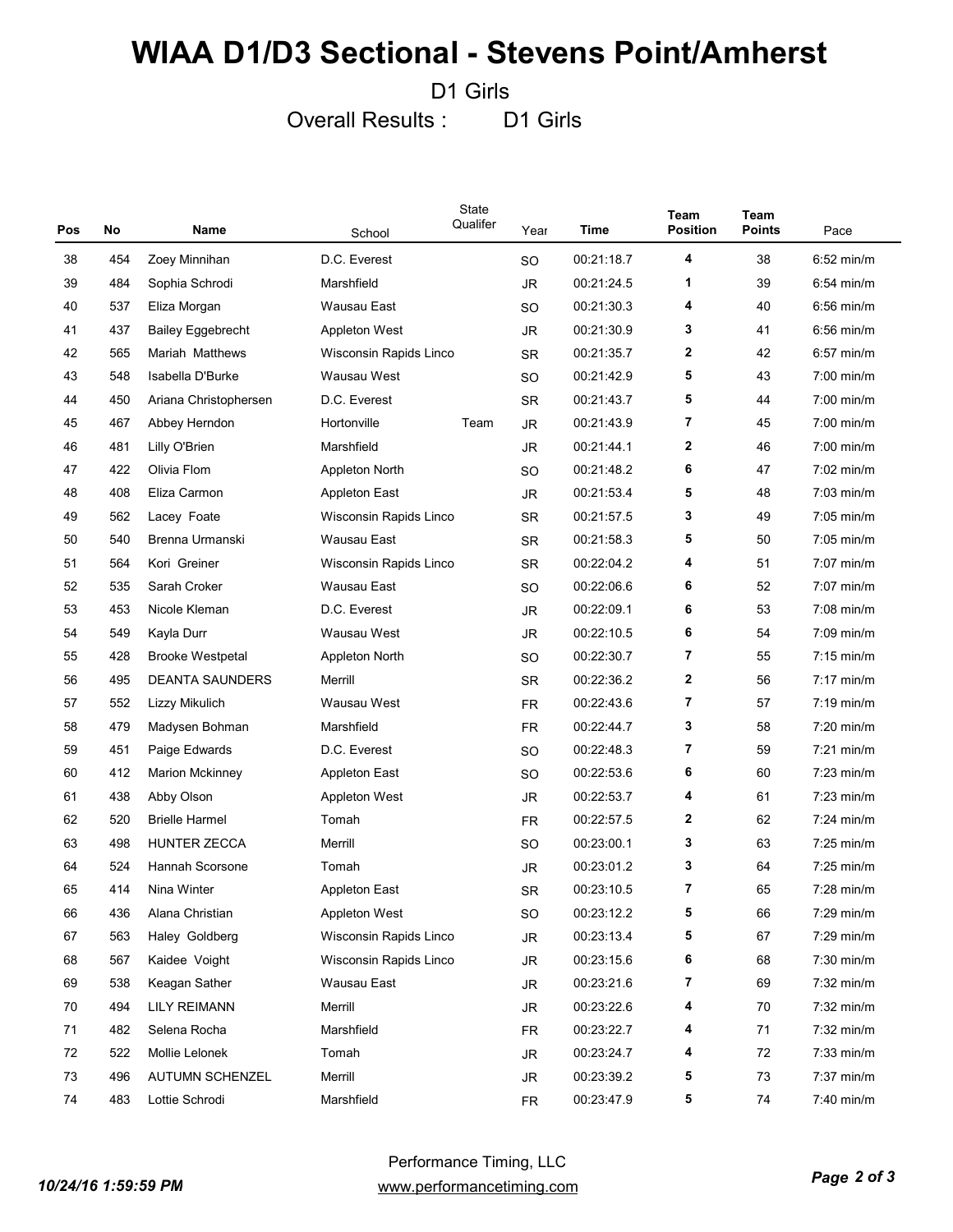D1 Girls

Overall Results : D1 Girls

| <b>Pos</b> | No  | Name                 | School                 | State<br>Qualifer | Year      | Time       | <b>Team</b><br><b>Position</b> | Team<br><b>Points</b> | Pace                 |
|------------|-----|----------------------|------------------------|-------------------|-----------|------------|--------------------------------|-----------------------|----------------------|
| 75         | 492 | <b>ANNE HERDT</b>    | Merrill                |                   | <b>SO</b> | 00:24:07.3 | 6                              | 75                    | $7:46$ min/m         |
| 76         | 480 | Emma Gilkerson       | Marshfield             |                   | <b>SO</b> | 00:24:23.5 | 6                              | 76                    | $7:52$ min/m         |
| 77         | 440 | Makayla Raeck        | <b>Appleton West</b>   |                   | <b>SO</b> | 00:24:26.5 | 6                              | 77                    | $7:53 \text{ min/m}$ |
| 78         | 478 | Jocie Anderson       | Marshfield             |                   | <b>SO</b> | 00:24:27.2 | 7                              | 78                    | $7:53$ min/m         |
| 79         | 521 | Liza Kane            | Tomah                  |                   | <b>JR</b> | 00:24:28.2 | 5                              | 79                    | $7:53$ min/m         |
| 80         | 523 | Olivia Luebke        | Tomah                  |                   | <b>SR</b> | 00:25:18.9 | 6                              | 80                    | $8:09$ min/m         |
| 81         | 568 | Caitlyn Whipple      | Wisconsin Rapids Linco |                   | <b>JR</b> | 00:25:36.1 | $\overline{7}$                 | 81                    | $8:15$ min/m         |
| 82         | 525 | Ashley Atha          | Tomah                  |                   | <b>SR</b> | 00:28:02.7 | 7                              | 82                    | $9:02$ min/m         |
|            | 441 | Julia Smith          | Appleton West          |                   | <b>SO</b> |            |                                |                       |                      |
|            | 493 | <b>SOPHIE PRIEBE</b> | Merrill                |                   | <b>SO</b> |            |                                |                       |                      |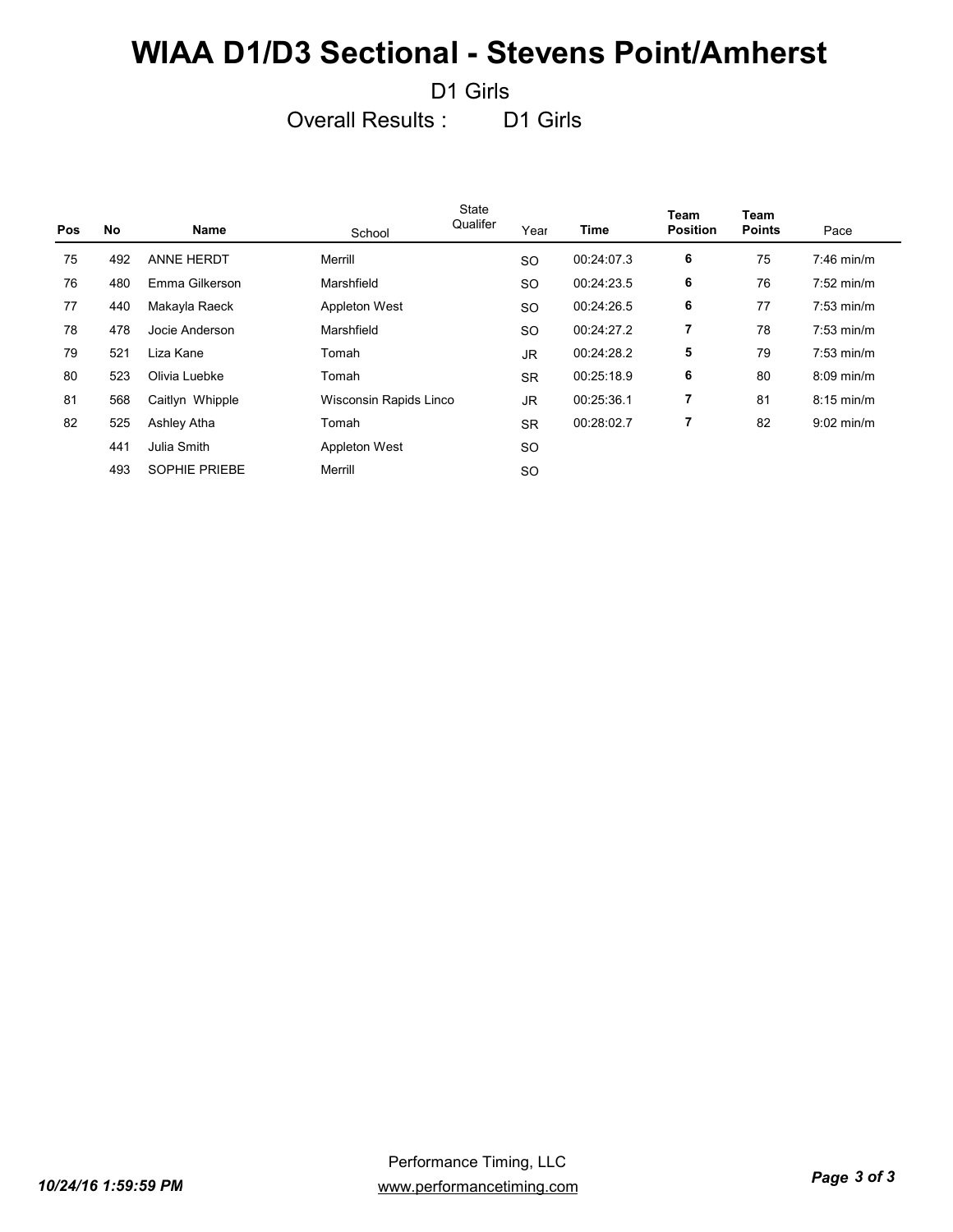#### D1 Girls Team Results with Individual Times *October 22, 2016*

| Team result: 56     | Team name: Stevens Point                   |                |                                     | Team Pos: 1 |                    |                    |
|---------------------|--------------------------------------------|----------------|-------------------------------------|-------------|--------------------|--------------------|
| <b>Team Pos</b>     | <b>Overall Pos</b>                         | <b>Race No</b> | <b>Name</b>                         |             | <b>Finish Time</b> | <b>Team Points</b> |
| 1                   | 6                                          | 508            | Maddie Hyland                       |             | 19:37.7            | 6                  |
| $\overline{2}$      | 8                                          | 506            | Grace Belson                        |             | 19:52.2            | 8                  |
| 3                   | 10                                         | 511            | Madelyn Schneider                   |             | 19:58.7            | 10                 |
| 4                   | 13                                         | 512            | Mya Zajakowski                      |             | 20:04.6            | 13                 |
| 5                   | 19                                         | 510            | Carly Olsen                         |             | 20:20.5            | 19                 |
| 6                   | 23                                         | 509            | Kaylee Newland                      |             | 20:34.1            | 23                 |
| 7                   | 35                                         | 507            | Miranda DeBot                       |             | 21:14.5            | 35                 |
|                     |                                            |                |                                     |             |                    |                    |
| Team name:          | Hortonville                                |                |                                     |             |                    |                    |
| Team result: 62     |                                            |                |                                     | Team Pos: 2 |                    |                    |
| <b>Team Pos</b>     | <b>Overall Pos</b>                         | Race No        | Name                                |             | <b>Finish Time</b> | <b>Team Points</b> |
| 1                   | $\overline{2}$                             | 468            | Hannah Lohrenz                      |             | 19:20.3            | 2                  |
| $\overline{c}$      | 3                                          | 469            | Alyssa Rafuse                       |             | 19:20.3            | 3                  |
| 3                   | 11                                         | 470            | Claire Van Beek                     |             | 20:02.5            | 11                 |
| 4                   | 21                                         | 464            | Kanza Allen                         |             | 20:33.2            | 21                 |
| 5                   | 25                                         | 466            | Chloe Byom                          |             | 20:42.9            | 25                 |
| 6                   | 34                                         | 465            | Lauren Buchinger                    |             | 21:13.6            | 34                 |
| 7                   | 45                                         | 467            | Abbey Herndon                       |             | 21:43.9            | 45                 |
|                     |                                            |                |                                     |             |                    |                    |
|                     | Team name: Appleton North                  |                |                                     |             |                    |                    |
| Team result: 74     |                                            |                |                                     | Team Pos: 3 |                    |                    |
| <b>Team Pos</b>     | <b>Overall Pos</b>                         | Race No        | <b>Name</b>                         |             | <b>Finish Time</b> | <b>Team Points</b> |
| 1                   | 4                                          | 423            | Mary Rose Flood                     |             | 19:20.7            | 4                  |
| $\overline{2}$      | 7                                          | 427            | <b>Sydney Squier</b>                |             | 19:50.5            | 7                  |
| 3                   | 15                                         | 424            | <b>Iris Hertting</b>                |             | 20:06.6            | 15                 |
| 4                   | 18                                         | 425            | Annessa Ihde                        |             | 20:16.2            | 18                 |
| 5                   | 30                                         | 426            | Leah Schwartz                       |             | 21:00.1            | 30                 |
| 6                   | 47                                         | 422            | Olivia Flom                         |             | 21:48.2            | 47                 |
| 7                   | 55                                         | 428            | <b>Brooke Westpetal</b>             |             | 22:30.7            | 55                 |
|                     |                                            |                |                                     |             |                    |                    |
|                     | Team name: Wausau West<br>Team result: 121 |                |                                     |             |                    |                    |
| <b>Team Pos</b>     | <b>Overall Pos</b>                         | <b>Race No</b> | <b>Name</b>                         | Team Pos: 4 | <b>Finish Time</b> |                    |
|                     |                                            |                |                                     |             | 19:11.4            | <b>Team Points</b> |
| 1<br>$\overline{c}$ | 1                                          | 550<br>551     | Brooke Jaworski<br>Mackenzie Malone |             | 20:33.5            | 1<br>22            |
|                     | 22                                         |                |                                     |             |                    |                    |
| 3                   | 27                                         | 554            | <b>Alivia Rass</b>                  |             | 20:48.8            | 27                 |
| 4                   | 28                                         | 553            | Megan Mohr                          |             | 20:50.5            | 28                 |
| 5                   | 43                                         | 548            | Isabella D'Burke                    |             | 21:42.9            | 43                 |
| 6                   | 54                                         | 549            | Kayla Durr                          |             | 22:10.5            | 54                 |
| 7                   | 57                                         | 552            | Lizzy Mikulich                      |             | 22:43.6            | 57                 |
|                     | Team name: Appleton East                   |                |                                     |             |                    |                    |
|                     | Team result: 132                           |                |                                     | Team Pos: 5 |                    |                    |
|                     | Team Pos Overall Pos                       | <b>Race No</b> | Name                                |             | <b>Finish Time</b> | <b>Team Points</b> |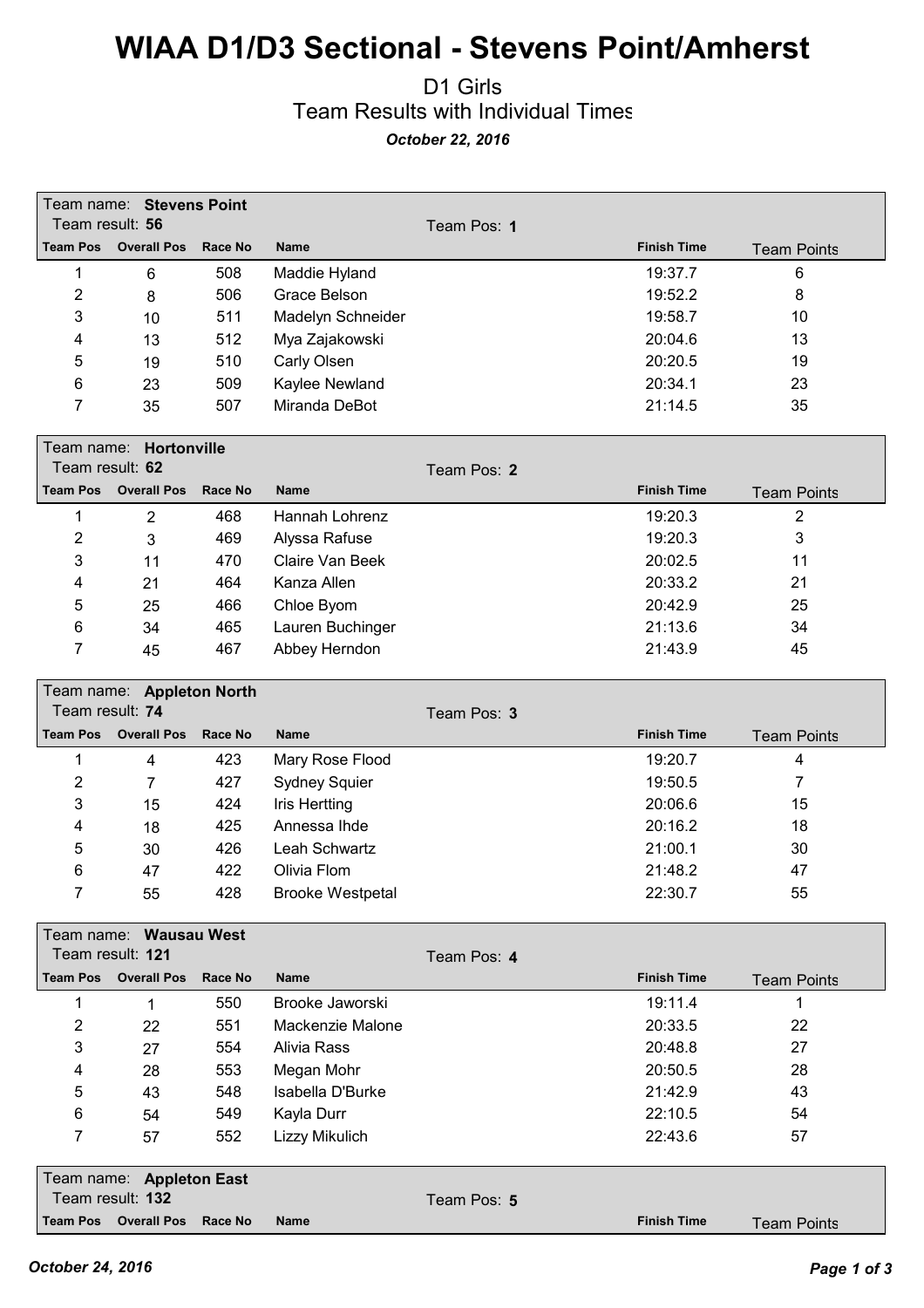|                 | Team name: Appleton East            |                |                          |             |                    |                    |
|-----------------|-------------------------------------|----------------|--------------------------|-------------|--------------------|--------------------|
|                 | Team result: 132                    |                |                          | Team Pos: 5 |                    |                    |
| <b>Team Pos</b> | <b>Overall Pos</b>                  | Race No        | <b>Name</b>              |             | <b>Finish Time</b> | <b>Team Points</b> |
| 1               | 12                                  | 411            | Mackenzie Larsen         |             | 20:04.1            | 12                 |
| 2               | 16                                  | 410            | Rachel Jackson           |             | 20:07.5            | 16                 |
| 3               | 20                                  | 409            | Katie Fetting            |             | 20:26.7            | 20                 |
| 4               | 36                                  | 413            | <b>Sydney Reisner</b>    |             | 21:15.9            | 36                 |
| 5               | 48                                  | 408            | Eliza Carmon             |             | 21:53.4            | 48                 |
| 6               | 60                                  | 412            | <b>Marion Mckinney</b>   |             | 22:53.6            | 60                 |
| 7               | 65                                  | 414            | Nina Winter              |             | 23:10.5            | 65                 |
|                 | Team name: D.C. Everest             |                |                          |             |                    |                    |
|                 | Team result: 155                    |                |                          | Team Pos: 6 |                    |                    |
| <b>Team Pos</b> | <b>Overall Pos</b>                  | Race No        | <b>Name</b>              |             | <b>Finish Time</b> | <b>Team Points</b> |
| 1               | 17                                  | 455            | <b>Malorie Schmoll</b>   |             | 20:10.5            | 17                 |
| 2               | 24                                  | 452            | Emma Jourdan             |             | 20:35.6            | 24                 |
| 3               | 32                                  | 456            | Katelyn Spooner          |             | 21:07.5            | 32                 |
| 4               | 38                                  | 454            | Zoey Minnihan            |             | 21:18.7            | 38                 |
| 5               | 44                                  | 450            | Ariana Christophersen    |             | 21:43.7            | 44                 |
| 6               | 53                                  | 453            | Nicole Kleman            |             | 22:09.1            | 53                 |
| 7               | 59                                  | 451            | Paige Edwards            |             | 22:48.3            | 59                 |
|                 |                                     |                |                          |             |                    |                    |
|                 | Team name: Wausau East              |                |                          |             |                    |                    |
|                 | Team result: 165                    |                |                          | Team Pos: 7 |                    |                    |
| <b>Team Pos</b> | <b>Overall Pos</b>                  | Race No        | <b>Name</b>              |             | <b>Finish Time</b> | <b>Team Points</b> |
| 1               | 5                                   | 536            | Mariah Haight            |             | 19:25.5            | 5                  |
| $\overline{2}$  | 33                                  | 539            | McKenna Taylor           |             | 21:11.8            | 33                 |
| 3               | 37                                  | 534            | Josie Bartishofski       |             | 21:17.9            | 37                 |
| 4               | 40                                  | 537            | Eliza Morgan             |             | 21:30.3            | 40                 |
| 5               | 50                                  | 540            | Brenna Urmanski          |             | 21:58.3            | 50                 |
| 6               | 52                                  | 535            | Sarah Croker             |             | 22:06.6            | 52                 |
| 7               | 69                                  | 538            | Keagan Sather            |             | 23:21.6            | 69                 |
|                 | Team name: Appleton West            |                |                          |             |                    |                    |
|                 | Team result: 211                    |                |                          | Team Pos: 8 |                    |                    |
| <b>Team Pos</b> | <b>Overall Pos</b>                  | <b>Race No</b> | <b>Name</b>              |             | <b>Finish Time</b> | <b>Team Points</b> |
| 1               | 14                                  | 442            | <b>Maddy Vantassel</b>   |             | 20:05.7            | 14                 |
| $\overline{2}$  | 29                                  | 439            | <b>Colette Pollard</b>   |             | 20:57.6            | 29                 |
| 3               | 41                                  | 437            | <b>Bailey Eggebrecht</b> |             | 21:30.9            | 41                 |
| 4               | 61                                  | 438            | Abby Olson               |             | 22:53.7            | 61                 |
| $\mathbf 5$     | 66                                  | 436            | Alana Christian          |             | 23:12.2            | 66                 |
| 6               | 77                                  | 440            | Makayla Raeck            |             | 24:26.5            | 77                 |
|                 | Team name: Wisconsin Rapids Lincoln |                |                          |             |                    |                    |
|                 | Team result: 218                    |                |                          | Team Pos: 9 |                    |                    |
| <b>Team Pos</b> | <b>Overall Pos</b>                  | <b>Race No</b> | <b>Name</b>              |             | <b>Finish Time</b> | <b>Team Points</b> |
| 1               | 9                                   | 566            | <b>Willow Sering</b>     |             | 19:56.2            | 9                  |
| $\overline{2}$  | 42                                  | 565            | Mariah Matthews          |             | 21:35.7            | 42                 |
| 3               | 49                                  | 562            | Lacey Foate              |             | 21:57.5            | 49                 |
| 4               | 51                                  | 564            | Kori Greiner             |             | 22:04.2            | 51                 |
| 5               | 67                                  | 563            | Haley Goldberg           |             | 23:13.4            | 67                 |
| 6               | 68                                  | 567            | Kaidee Voight            |             | 23:15.6            | 68                 |
| $\overline{7}$  | 81                                  | 568            | Caitlyn Whipple          |             | 25:36.1            | 81                 |